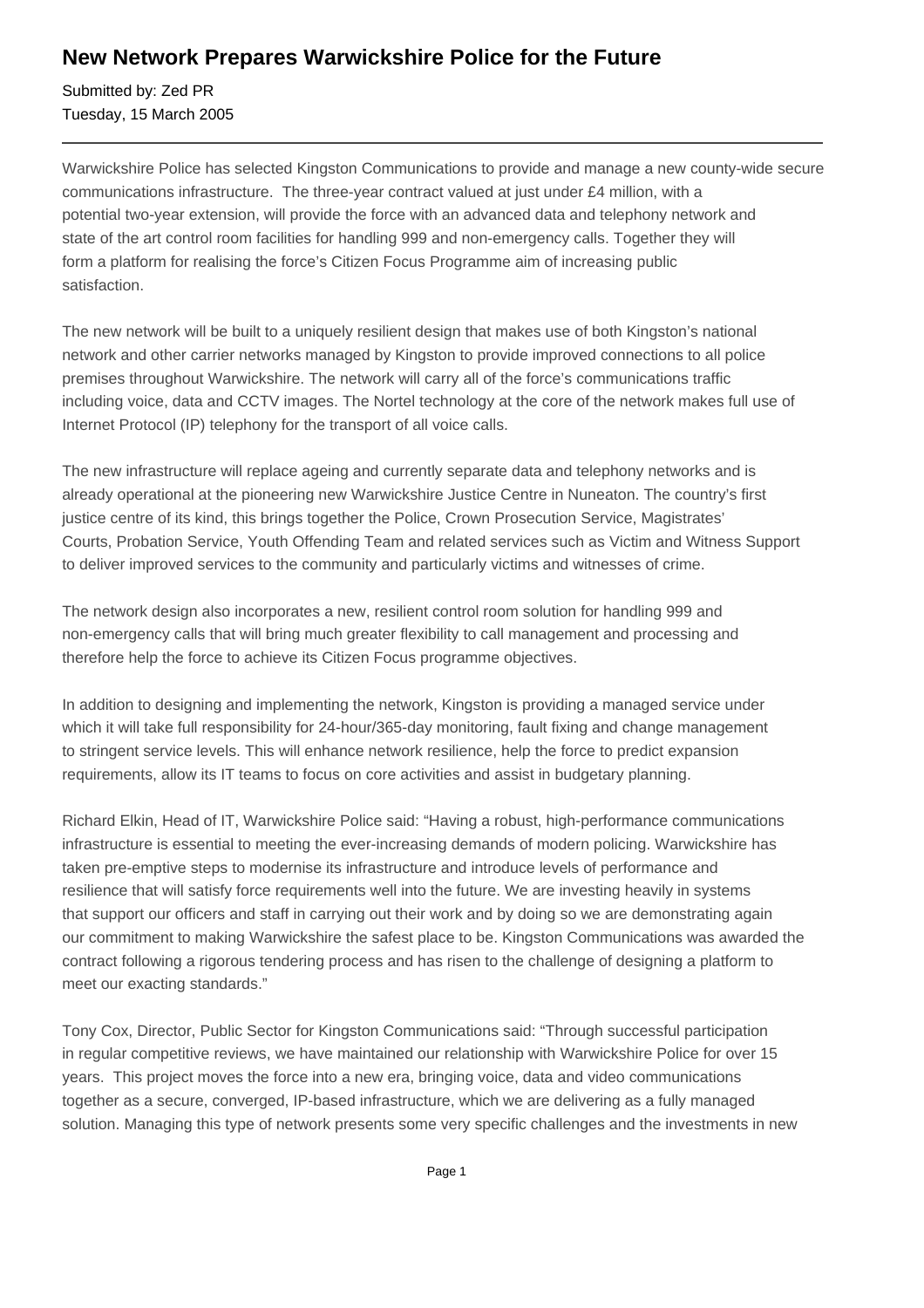systems and technology that Kingston is making in its Managed Service Centre will be pivotal to the service we will provide to the force."

Kingston Communications has a long history of serving public sector organisations, and counts 23 of the 43 police authorities in England and Wales as customers.

- ends - Note to editors: About the Kingston Communications Group

Kingston Communications is a leading provider of communications solutions, providing a wide range of voice, data, internet and contact centre services to businesses and public sector organisations throughout the UK.

Kingston is a converged communications company with expertise and experience in both telecommunications and enterprise networking, supported by its own 2200km broadband network. As such, it is ideally positioned to meet the infrastructure, equipment and connectivity requirements of modern organisations, for whom communications is a strategic consideration.

Kingston's national capabilities have been built on its strong foundations within East Yorkshire, where the company has been providing leading edge services to residential and business customers for over 100 years and where it has been a pioneer in the use of ADSL technology.

In December 2004 Kingston acquired 100% of the shares of Omnetica Holdings Ltd, specialists in the provision of converged IP networks.

The Kingston Group also includes Eclipse Internet, an established and growing broadband ISP that delivers internet connectivity and services to businesses and consumers throughout the UK.

For further information, please contact: Claire Thompson Zed PR T: 0118 944 0394 E: claire@zedpr.co.uk

Judith Parsons Kingston Communications T: 01924 882870 E: Judith.parsons@kcom.com

John Stack Media and PR Projects Officer Warwickshire Police T: 01926 415134 E: john.stack@warwickshire.pnn.police.uk